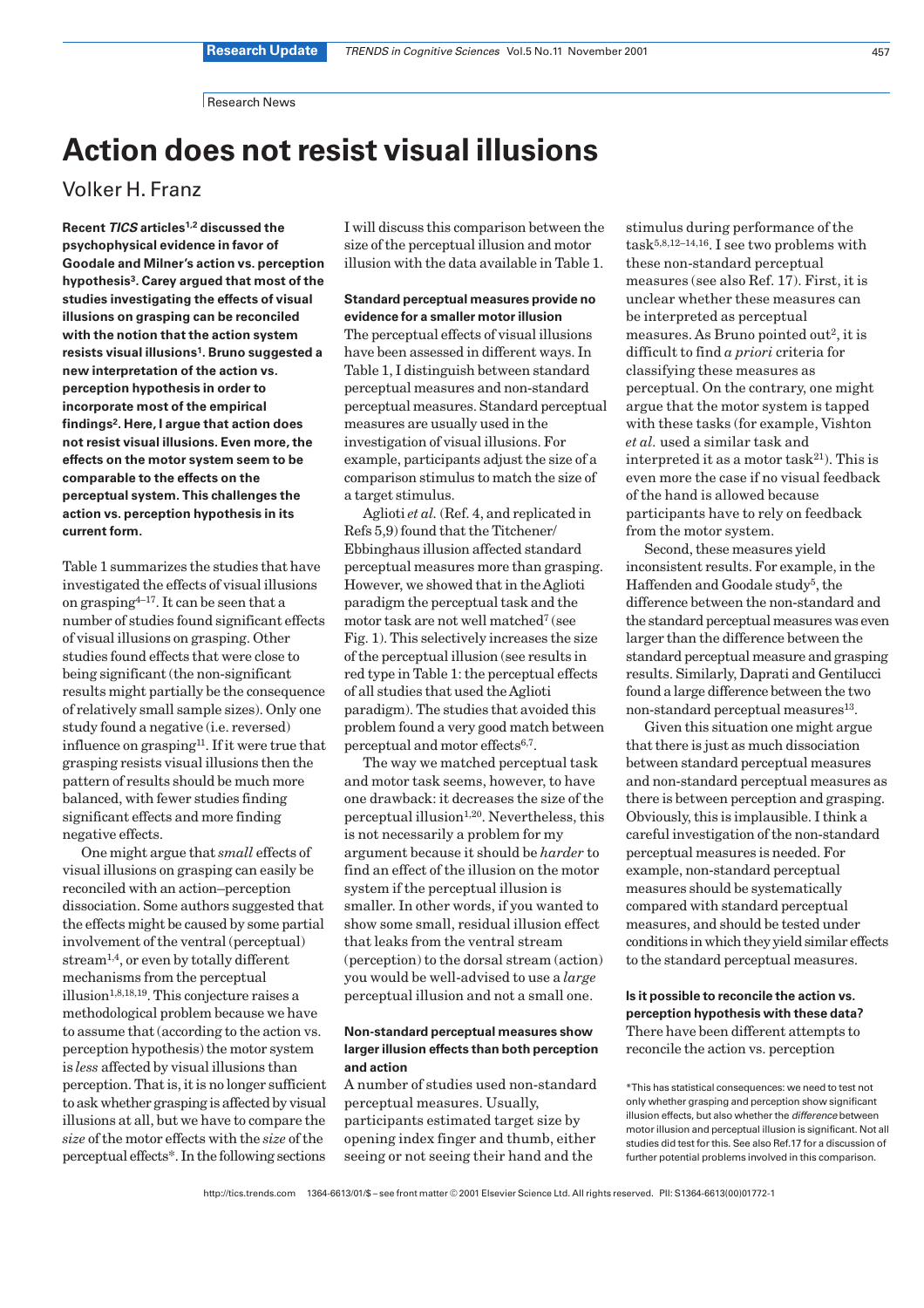#### **Table 1. Effects of visual illusions on perception and on grasping**

| <b>Illusion</b>                      | No. of<br>subjects | Grasping                      | Perception<br>(standard) | Perception<br>(non-standard) | <b>Experimental</b><br>conditions | Ref.           |
|--------------------------------------|--------------------|-------------------------------|--------------------------|------------------------------|-----------------------------------|----------------|
| <b>Titchener/Ebbinghaus illusion</b> |                    |                               |                          |                              |                                   |                |
| Aglioti et al. (1995)                | 14                 | $1.6 \pm 0.4*$                | $2.5 \pm 0.2*$           |                              | d,f                               | 4              |
| Haffenden & Goodale (1998)           | 18                 | $1.0 \pm 0.5$ ns.             | $2.4 \pm 0.2*$           | $4.2 \pm 1.0*$               | e,f/a,f                           | 5              |
| Pavani et al. (1999)                 | 18                 | $1.0*$                        | $0.7*$                   |                              | d                                 | 6              |
| Franz et al. (2000)                  | 26                 | $1.5 \pm 0.38*$               | $1.5 \pm 0.12*$          |                              | e                                 | $\overline{7}$ |
| Haffenden et al. (2001)              | 18                 | $0.2$ ns.                     |                          | $2.6*$                       | $e/a$ ,g                          | 8              |
| Hanisch et al. (2001)                | 9                  | $0.8 \pm 0.6$ ns.             | $1.5 \pm 0.5*$           |                              | d, f, h                           | 9              |
| <b>Ponzo illusion</b>                |                    |                               |                          |                              |                                   |                |
| Brenner & Smeets (1996)              | 8                  | $0.3 (p = 0.18)$              | $0.8*$                   |                              | d                                 | 10             |
| Jackson & Shaw (2000)                | 8                  | $-0.7$ ( $p = 0.07$ )         |                          |                              | d                                 | 11             |
| Westwood et al. (2000)               | 10                 | $0.6$ ns.                     |                          | $2.3*$                       | d/b                               | 12             |
| Müller-Lyer illusion                 |                    |                               |                          |                              |                                   |                |
| Daprati & Gentilucci (1997)          | 8                  | $1.0*$                        |                          | $3.7^*$ , $2.4^*$            | $d/b$ , $c$                       | 13             |
| Otto-de Haart et al. (1999)          |                    |                               |                          |                              |                                   | 14             |
| binocular                            | 14                 | 1.7 ( $p = 0.08$ )            |                          | $9.0*$                       | d/b                               |                |
| monocular                            | 14                 | $2.1*$                        |                          | $12.6*$                      | d/b                               |                |
| Westwood et al. (2000)               | 6                  | $1.0 \pm 0.97$ ns.            |                          | $7.6 \pm 1.73*$              | d/b                               | 16             |
| Westwood et al. (2000)               | 9                  | $1.5 \pm 0.98$ ( $p = 0.16$ ) |                          |                              | d                                 | 15             |
| Franz et al. (in press)              | 16                 | $3.4 \pm 0.42*$               | $2.0 \pm 0.24*$          |                              | e                                 | 17             |
| <b>Parallel lines illusion</b>       |                    |                               |                          |                              |                                   |                |
| Franz et al. (in press)              | 26                 | $1.2 \pm 0.32*$               | $2.3 \pm 0.26*$          |                              | e                                 | 17             |

All illusion effects are in mm ± S.E.and are the differences between an enlarging version of the illusion and a shrinking version. Grasping effects are based on maximum grip aperture. Red type indicates the use of the Aglioti paradigm<sup>4</sup>. Conditions investigating the effects of a time delay between stimulus presentation and response are not included. For Refs 4, 5, 9, 10, 15, 16 the values were not numerically given in the manuscripts, and were obtained from Fig. 5 (Ref. 4) and by personal communication from the authors. Ref. 23 did not report effect sizes and is not included.  $* p < 0.05$ 

Experimental conditions: (grasping/perception-non-standard) (a) participants indicated target size by opening index finger and thumb without seeing hand and stimulus; (b) with full vision of hand and stimulus; (c) by drawing a line of the length of the target without seeing hand and paper, but seeing the stimulus; (d) full vision during grasping; (e) no vision of the hand during grasping; (f) effects calculated from only 50% of the trials (for which the calculations are comparable to the other studies); (g) only the conditions 'adjusted small' and 'traditional large' are included; (h) only the adult group is included.

hypothesis with the finding of equal motor and perceptual illusions in the Titchener/Ebbinghaus display6,7. Some authors have argued that the motor illusion might be generated in the motor system independently of the perceptual illusion1,8,18,19. This could be the case if the motor system treated the context circles as potential obstacles for the fingers and tried to avoid them. In my opinion, this is an important possibility, which should be investigated. Currently, however, I do not see strong evidence for this view because: (1) to explain the motor data in the Titchener/Ebbinghaus illusion we would have to assume that *increasing* the gap between the central element and context elements *decreases* the grasp aperture; and (2) studies that tried to demonstrate this (unusual) relationship found small and nonsignificant effects18 or used non-standard  $perceptual measures as reference<sup>8,18</sup>.$ 

 $Carev<sup>1</sup>$  suggested that our findings<sup>7</sup> do not contradict the action vs. perception hypothesis, but might simply mean that

http://tics.trends.com

the motor system takes into account only the region in close vicinity of the target (i.e. one Ebbinghaus figure) whereas the perceptual system attends to the whole visual field (i.e. both Ebbinghaus figures; see Fig. 1). This could be seen as a consequence of Milner and Goodale's notion of object-centered coding in perception versus viewer-centered coding in the motor system. However, we tested this possibility (Experiments 2 and 3 of Ref. 7) and showed, that perception does not always take into account both Titchener/Ebbinghaus figures, but only if the task requires this.

Bruno proposed2 that the critical distinction is not between the response modes (perception vs. action), but between the frames of reference (object-centered vs. viewer-centered) which are demanded by the actual task. This view has its merits. However, it gives up the core assumption of the action vs. perception hypothesis: that the response mode determines the way visual information is processed. Thus, Bruno's suggestion abandons the action vs.

perception hypothesis rather than attempting to reconcile it with the data.

In principal, I see one further possibility to reconcile the action vs. perception hypothesis with the findings of Pavani *et al.* and ourselves6,7, which is that visual illusions could be generated relatively early, before the two systems separate. However, the Titchener/Ebbinghaus illusion seems to be dependent on higher cognitive functions<sup>22</sup>, a finding that contradicts this possibility.

#### **Conclusions**

At first, the finding of Aglioti *et al.*that the motor system largely resisted the Titchener/Ebbinghaus illusion seemed to provide convincing evidence for the Milner and Goodale action vs. perception hypothesis. Today, this finding is in doubt and the accumulated evidence suggests that the effects of the illusion on grasping might well be similar to the effects on perception. As directions for future research, I suggest that more attention be paid to the problem of matching the task